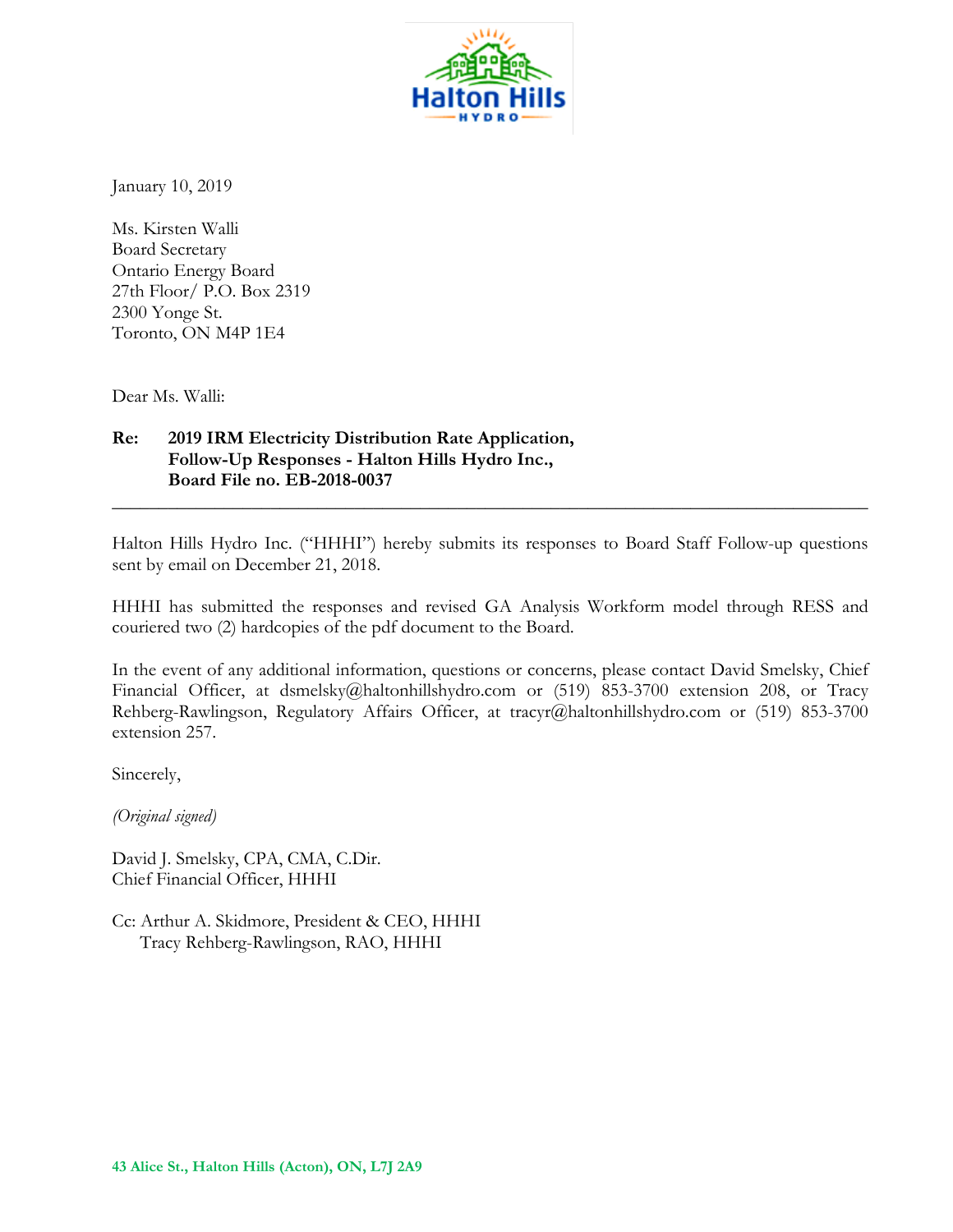

*(This page left intentionally blank)*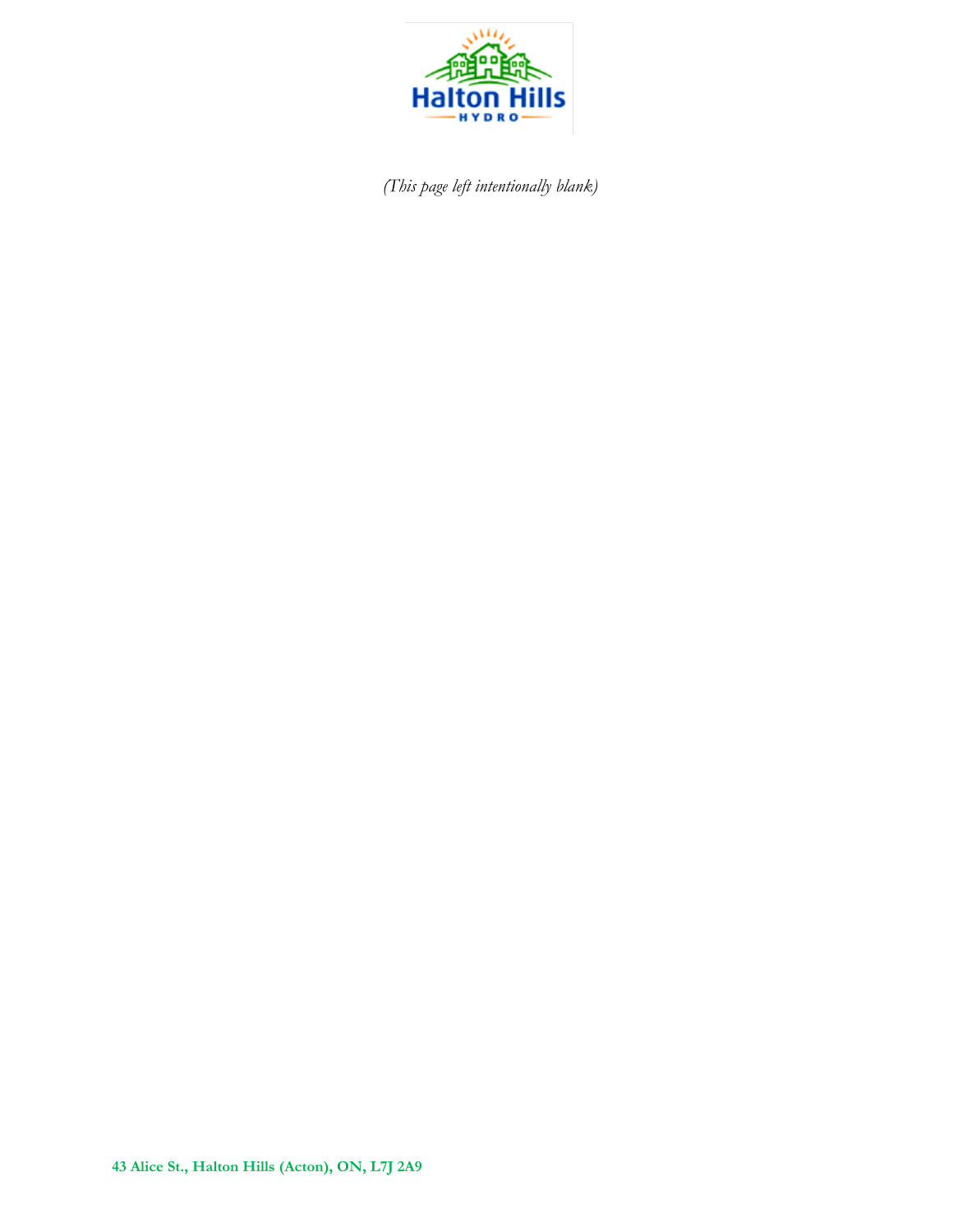#### **ONTARIO ENERGY BOARD IN THE MATTER OF AN APPLICATION BY**

### **HALTON HILLS HYDRO INC. ("HHHI")**

### **2019 IRM APPLICATION ACCOUNTING RESPONSES (ROUND 3) FROM HALTON HILLS HYDRO INC.**

#### **Staff-1**

### **Ref: Response to OEB Staff Question #1**

In response to OEB Staff Question 1, HHHI provided the supporting details, as well as a summary page, of the IESO adjustments to Charge Type 148 (CT 148) pertaining to both 2017, as well as for years prior to 2017 (Appendix IRR2 – A).

OEB staff requires further clarification on the related reconciling item in the GA Analysis Workform.

- a) Please indicate which IESO bill these CT 148 adjustments are found on (e.g. IESO bill for the month of December 2017).
- b) Please indicate in which fiscal year this particular CT 148 was journalized into the general ledger of Halton Hills.
- c) If the answer to part b) above is 2018, please confirm that the amount to include as a reconciling item would actually be the amounts shown in the 2017 column of Appendix IRR2 –A, in order to adjust the 2017-related GA transactions. If the answer to part b) above is 2017, please disregard this part of the question.
- d) Please confirm that the amount of (\$380,254), representing the total GA adjustments for periods prior to 2017, are the GA adjustments for all customers of HHHI, rather than just the Non-RPP customers.
- e) If the answer to part d) is confirmed, please explain why the total sum of GA adjustments has been included as a reconciling item, rather than only the Non-RPP portion of the GA adjustments, as the RPP portion would be reflected in Account 1588, rather than Account 1589. If the answer to part d) is not confirmed, please provide an explanation for why the amounts in the summary page of Appendix IRR2-A pertain only to Non-RPP customers.
- f) If Halton Hills agrees that the (\$380,254) adjustment should be revised to reflect only the Non-RPP portion of the GA adjustments, please calculate this portion and updated the GA Analysis Workform accordingly.
- g) Please confirm that, although the figures have been presented in parentheses or as negative numbers, the amount of -\$748,219 represents a charge from the IESO (ie. the IESO increased CT 148 by \$748,219). If this is not confirmed, please explain why there should not actually be a debit entry (rather than a credit entry) recorded as a reconciling item in the GA Analysis Workform.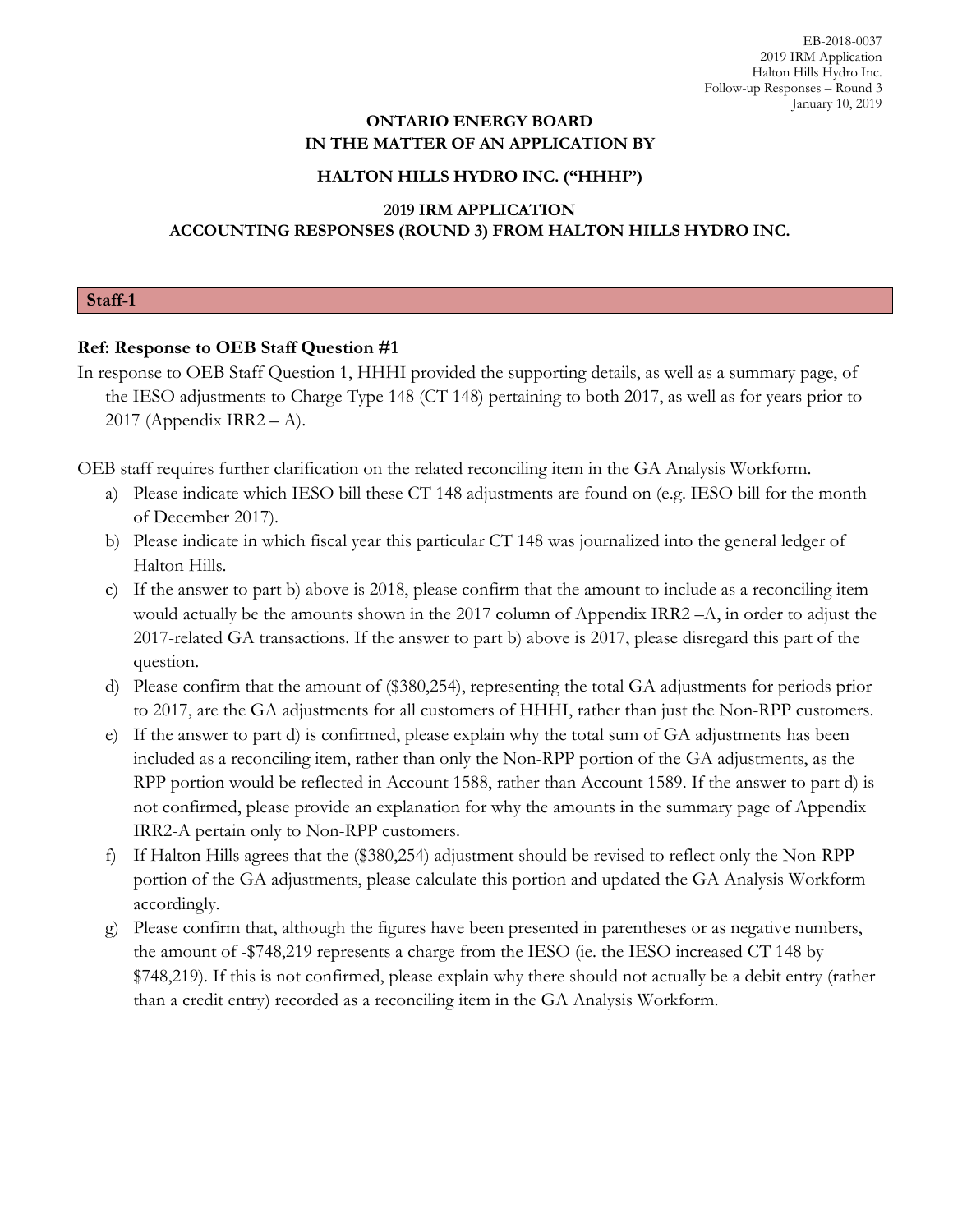#### **Response:**

a. The CT 148 adjustments are posted in the month they are received. In the example immediately below, the adjustment was received on the November 30, 2017 IESO invoice, so the amount would be allocated between the expense accounts for 1588 and 1589 in the month of November, 2017.

MP|148|30-NOV-2017|0|0|115.98|ONZN||P|34062.565||.13|15.08|Adjustment of Global Adjustment, Total Adjusted Amount - \$27374.16, Total Distribution (MWh) - 8039566.47

For consistency, even if the month and year are specified, HHHI will post the allocated adjustment amounts in the month in which they are received on the IESO invoice. For example, the December 2017 invoice showed the following:



All the adjustments were allocated in December 2017 and not retroactively to the original period.

- b. All CT 148 adjustments shown in Appendix IRR2 A were journalized into HHHI's general ledger in fiscal year 2017.
- c. Not applicable.
- d. Confirmed, however, HHHI has determined through this process that the correct amount for the reconciling item should have been the total adjustments allocated to RPP and non-RPP instead of the total amount of adjustments related to charges prior to 2017. As a result of this determination, HHHI has updated the GA Analysis Workform to show a reconciling item 6 in the amount of (\$347,717) (see **Appendix IRR3 – A** for revised GA Analysis Workform). The calculation of the (\$347,717) is shown below in **Table IRR3 – 1**.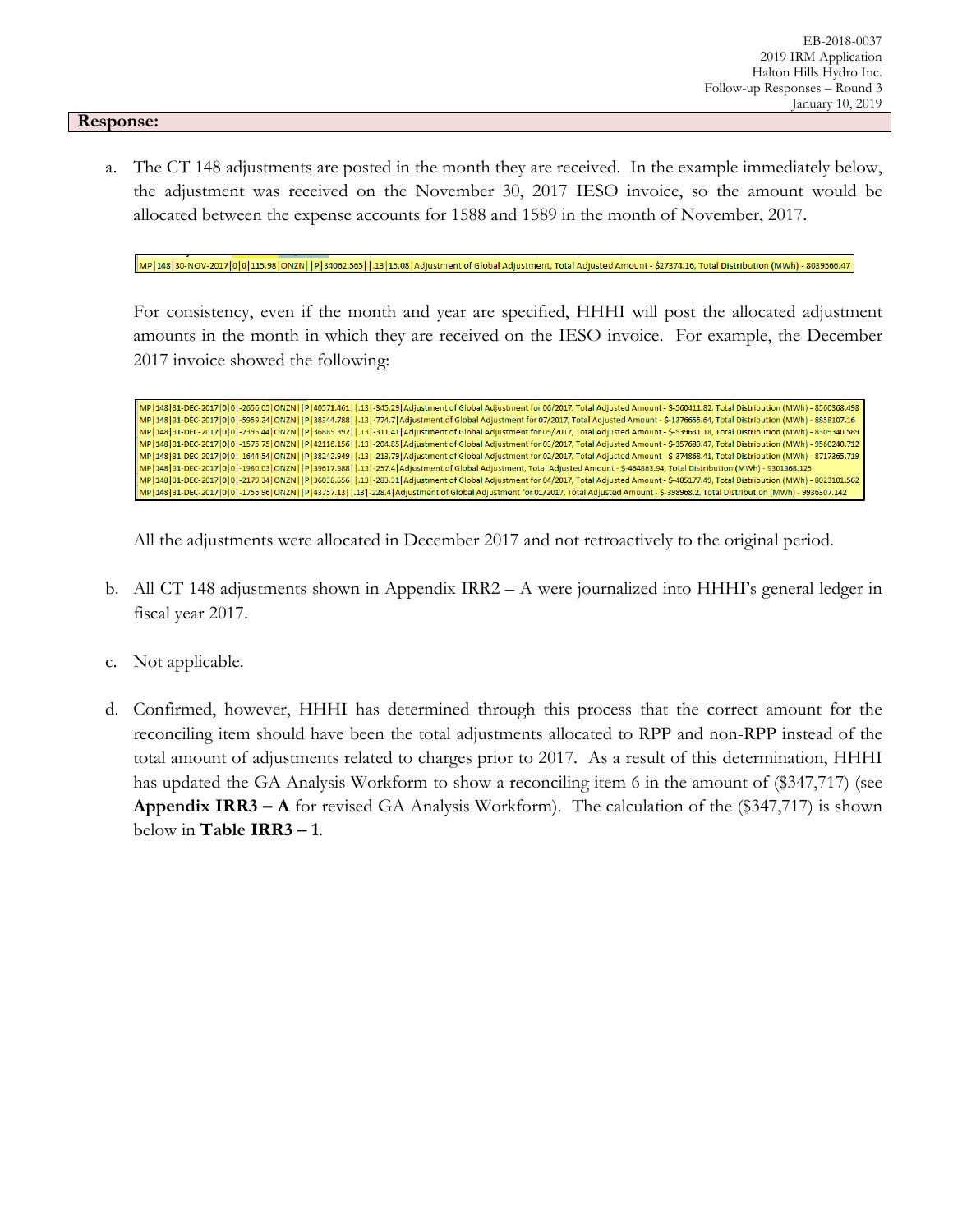|      |               |            |                 |                    | <b>Allocation to:</b> |                   |               |                   |               |
|------|---------------|------------|-----------------|--------------------|-----------------------|-------------------|---------------|-------------------|---------------|
|      |               |            |                 |                    |                       | <b>USofA 1588</b> |               | <b>USofA 1589</b> |               |
| Year |               |            | Prior period    | Total              |                       | <b>RPP</b>        |               | non-RPP           | Total         |
|      | 2017<br>Month |            | ( <b>2017</b> ) | <b>Adjustments</b> |                       | \$                | $\frac{0}{0}$ | \$                | $\mathbf{\$}$ |
| 2017 | Jan           |            |                 |                    | 56.67%                |                   | 43.33%        |                   |               |
|      | Feb           |            |                 |                    | 53.08%                |                   | 46.92%        |                   |               |
|      | Mar           | 305        |                 | 305                | 55.73%                | 170               | 44.27%        | 135               | 305           |
|      | Apr           | (2,166)    | (38, 028)       | (40, 194)          | 45.47%                | (18, 277)         | 54.53%        | (21, 917)         | (40, 194)     |
|      | May           |            | (30,618)        | (30, 618)          | 55.41%                | (16, 965)         | 44.59%        | (13, 654)         | (30,618)      |
|      | Jun           | (378, 790) | (47,502)        | (426, 291)         | 49.24%                | (209, 893)        | 50.76%        | (216,398)         | (426, 291)    |
|      | Jul           |            |                 |                    | 50.27%                |                   | 49.73%        |                   |               |
|      | Aug           | 114,104    | (97, 765)       | 16,340             | 63.91%                | 10,443            | 36.09%        | 5,897             | 16,340        |
|      | Sep           | (81, 385)  | (2,793)         | (84, 178)          | 64.65%                | (54, 421)         | 35.35%        | (29, 756)         | (84, 178)     |
|      | Oct           | (3)        | (75, 391)       | (75, 394)          | 61.82%                | (46,607)          | 38.18%        | (28, 787)         | (75, 394)     |
|      | <b>Nov</b>    | 116        | (88, 157)       | (88, 041)          | 61.11%                | (53,799)          | 38.89%        | (34, 242)         | (88, 041)     |
|      | Dec           | (20, 147)  |                 | (20, 147)          | 55.35%                | (11, 152)         | 44.65%        | (8,995)           | (20, 147)     |
|      | Totals        | (367, 965) | (380, 254)      | (748, 219)         |                       | (400, 502)        |               | (347, 717)        | (748, 219)    |

### **Table IRR3 – 1 – Revised Calculation for Reconciling Item 6**

- e. Please see HHHI response to Staff-1 part d.
- f. Please see HHHI response to Staff-1 part d.
- g. HHHI confirms that although the figures have been presented in parentheses or as negative numbers, the amount (\$347,717) represents a charge from the IESO.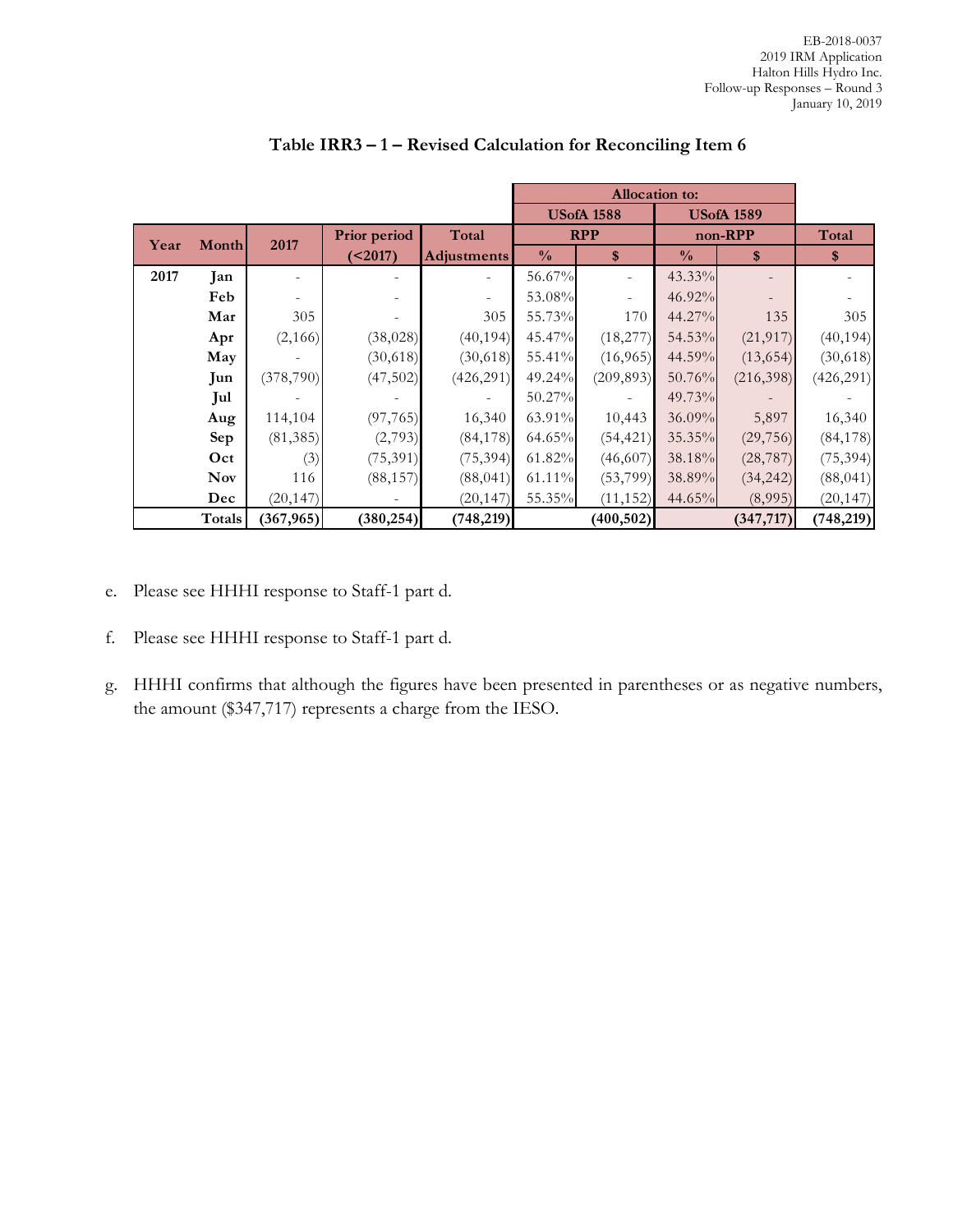#### **Staff-2**

### **Ref: Response to OEB Staff Question #2**

In response to OEB Staff Question #2, HHHI explained that the December 31, 2017 unbilled revenue report included an amount of \$406,235 from January, 2018, and so this amount is now being adjusted for in the GA Analysis Workform and the Rate Generator Model.

- a) Please explain the relationship between this adjustment and the original adjustment reported in the first filing of the GA Analysis Workform, in the amount of (\$528,333). Specifically:
	- a. Are these two adjustments related to the same issue, or are they independent of one another?
	- b. Please explain how it was originally determined that a credit entry of (\$528,333) was required in the GA Analysis Workform, and now a debit entry of \$406,235 is needed.

#### **Response:**

- a. The original (\$528,333) adjustment represented an offsetting unbilled revenue entry for the December 2017 Class A Global Adjustment Charge on the IESO invoice with the understanding that the unbilled revenue was not posted for December 2017. However, while preparing the previous round of responses, HHHI investigated further into the Global Adjustment amounts for 2017, with a particular focus on the impacts of Class A customers. As a result of the investigation, HHHI determined that the (\$528,333) was offset by billed Class A GA through the unbilled revenue entry. HHHI also determined that the unbilled revenue report included \$406,235.20 of Class A Global Adjustment that should have been included in January 2018 revenues instead and thus, the \$406,235.20 needed to be adjusted back as a reconciling item.
	- a. Please see HHHI's response to Staff-2 part a above.
	- b. Please see HHHI's response to Staff-2 part a above.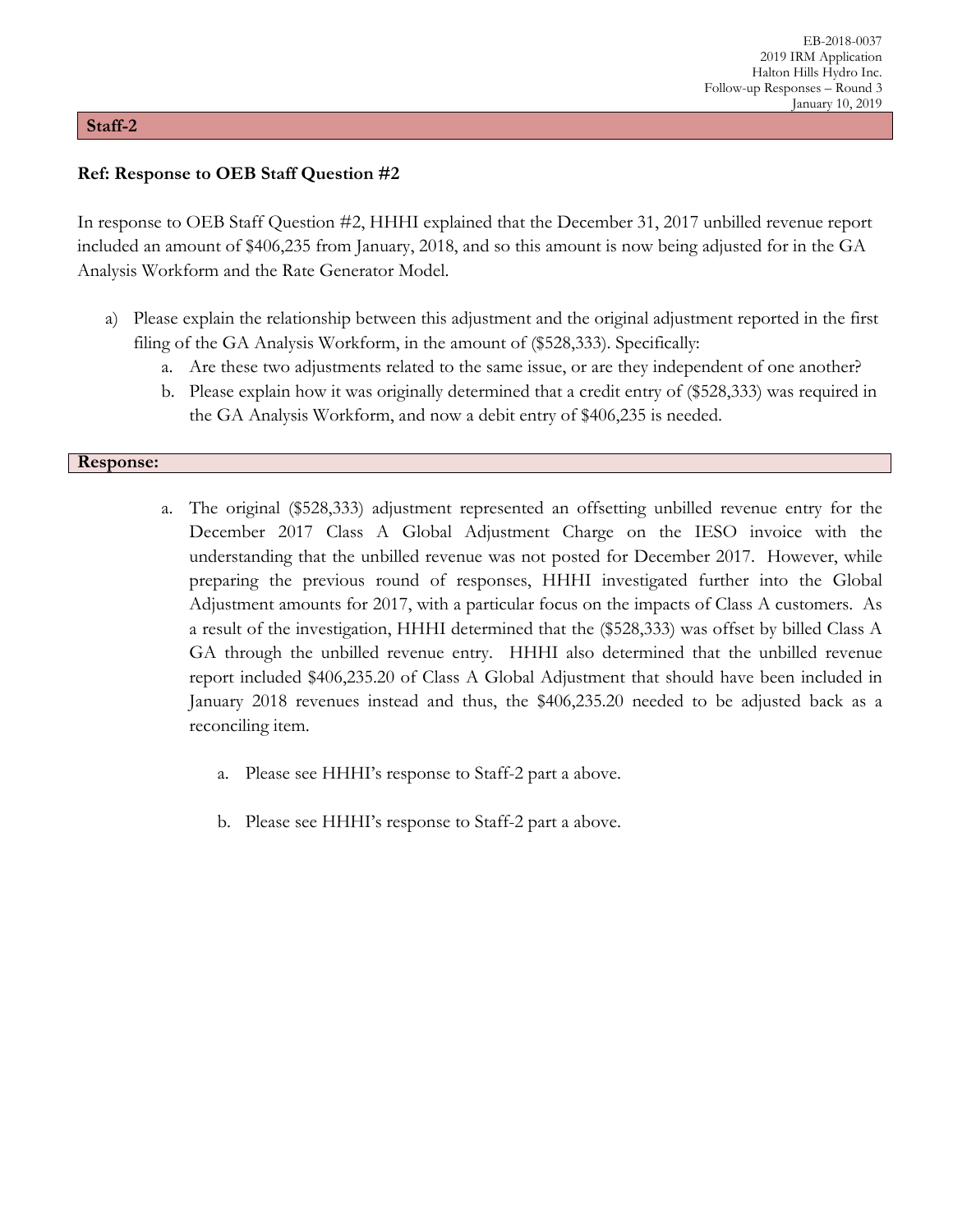### **Staff-3**

### **Ref: Response to OEB Staff Question #3**

OEB Staff Question 3 c) inquired into the timing of when HHHI trues up the GA-price variance between the rate used initially for RPP settlement on day 4 following a particular month, and the actual GA rate, which is known at a later time. In response, HHHI indicated that:

*"HHHI continues to use the 1st Estimate without truing up to the final GA charge as the IESO smooths the variances internally when they set the 1st Estimate in future months. Similarly, the OEB does not require LDCs to true up RPP rates to actual, but instead, smooths any variances from actual through future RPP rates. As shown in Table IRR2 – 1, the 8 year variance between the GA 1st Estimate and Actual is only \$(0.000395) as the IESO adjusts the estimates to reflect the variance between the previous month estimate and actual."*

Furthermore, in response to OEB Staff Question #3 g), where OEB staff requested that HHHI prepare a summary of the price and quantity-related monthly true-ups for CT 148 and Charge Type 1142 (CT 1142), HHHI replied by stating:

*"With reference to OEB Staff Question #3 part c, the eight (8) year average difference between the actual GA and 1st estimate GA is only (0.000395); however, HHHI will undertake to re-calculate CT 148."*

- a) OEB staff is of the understanding that it is CT 1142 (RPP Settlement) that has not previously been trued up for the GA price difference between  $1<sup>st</sup>$  Estimate and Actual GA rates (although CT 1142 is trued up for the RPP consumption variance between estimated and actual). OEB staff is further of the understanding that CT 148 is allocated based on actual RPP and Non-RPP consumption, and derived from the actual CT 148 on the IESO Invoice. Please confirm these circumstances. Otherwise, please provide an explanation to clarify OEB staff's understanding.
- b) If the above is confirmed, please also confirm that it is CT 1142 that would require a re-calculation, and not CT 148, in order to capture all price and quantity-related true-ups for 2017 in the balances being requested for disposition.
- c) Please confirm that HHHI's intention is to provide this calculation as evidence in this proceeding, as well as to adjust the balances being requested for disposition in Account 1588 as a result of this undertaking. If not, please provide an explanation of what HHHI's intention is with respect to this undertaking.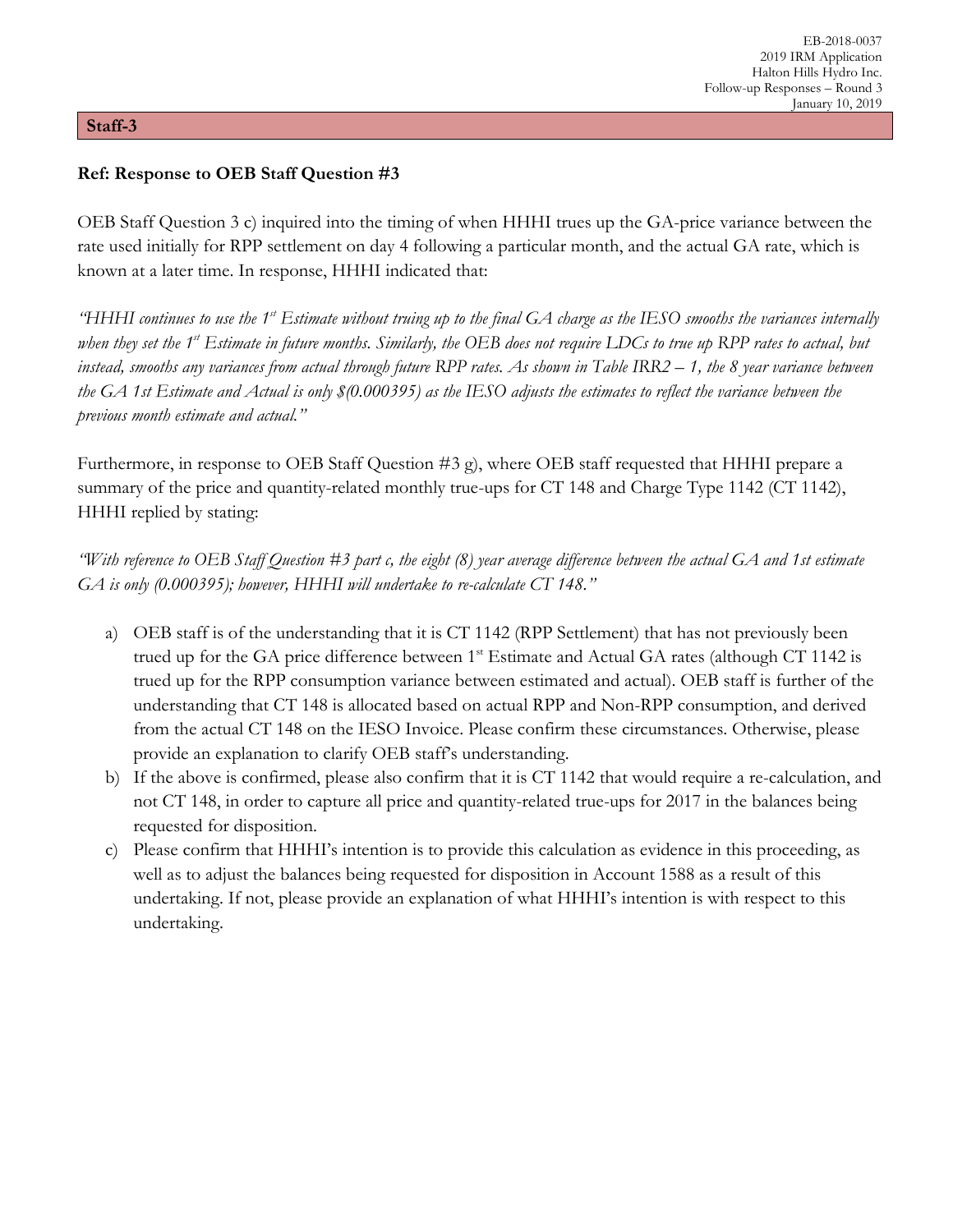- a. OEB Staff is correct.
- b. Confirmed.
- c. HHHI confirms that it intends to complete the undertaking and provide the calculation as evidence in this proceeding. The outcome of this undertaking will determine whether any adjustment is required.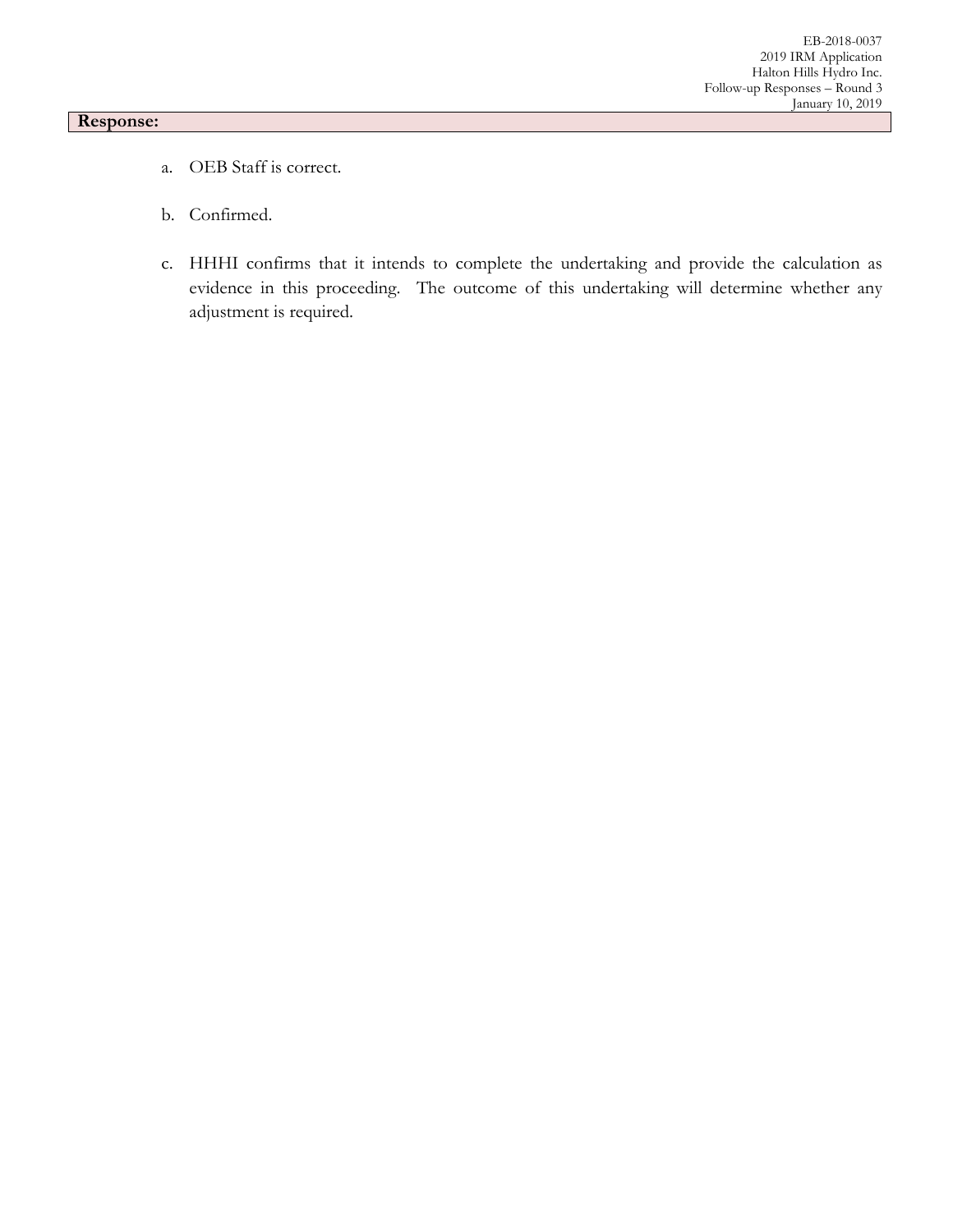EB-2018-0037 2019 IRM Application Halton Hills Hydro Inc. Follow-up Responses – Round 3 January 10, 2019

**Appendix IRR3 – A** 

**Revised 2019 GA Analysis Workform - 20190110**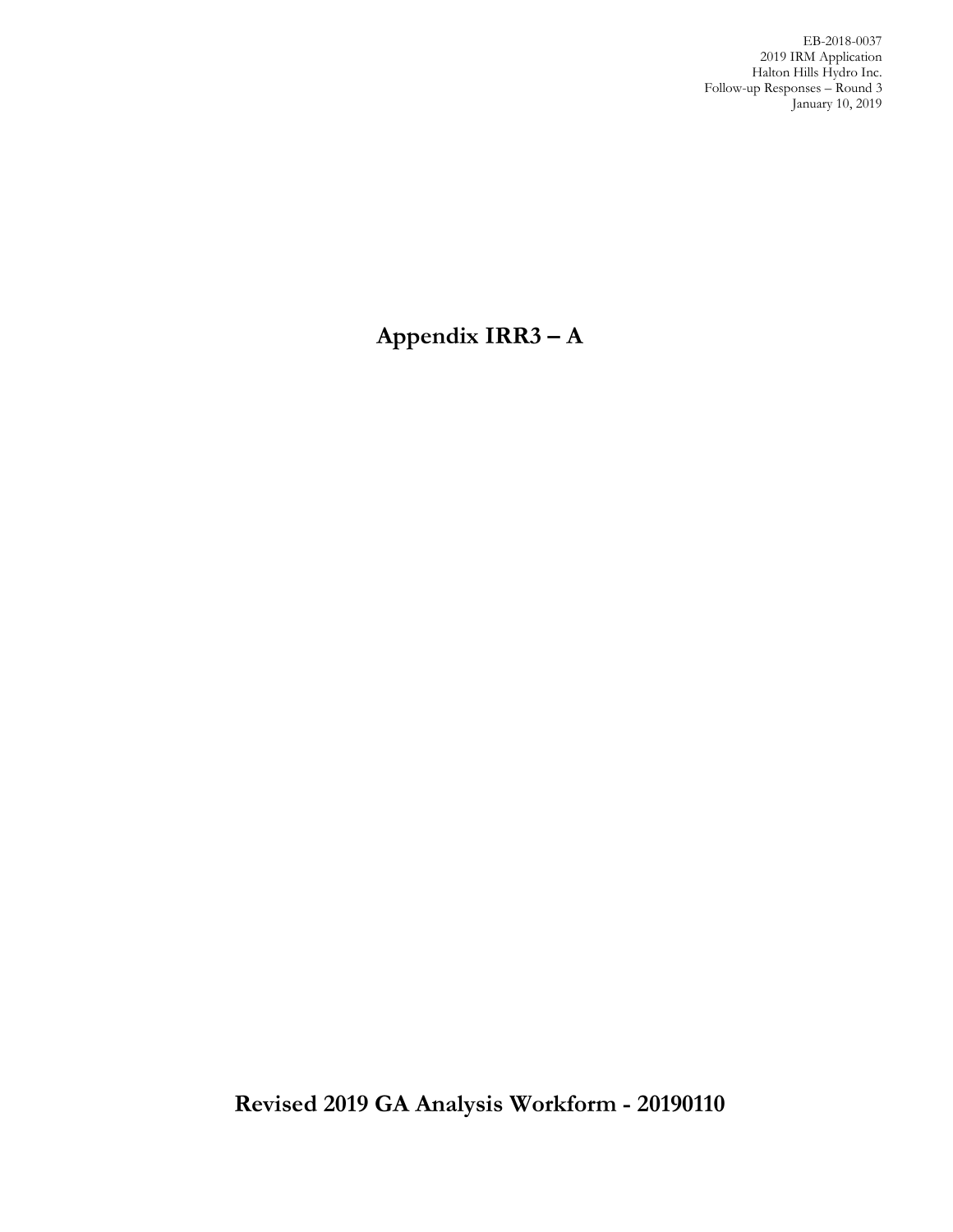EB-2018-0037 2019 IRM Application Halton Hills Hydro Inc. Follow-up Responses – Round 3 January 10, 2019

*(This page left intentionally blank)*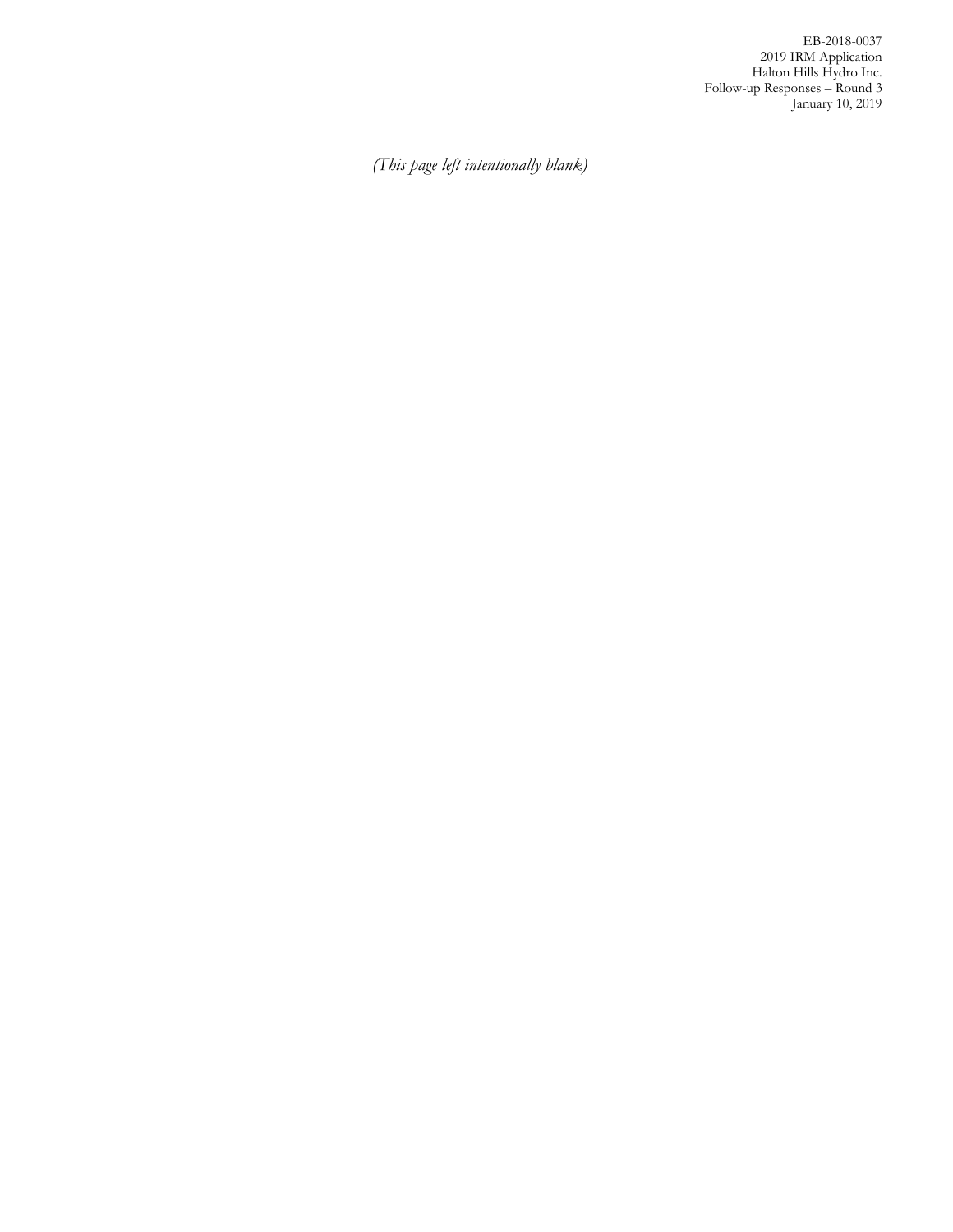**And Ontario Energy Board** 

# **GA Analysis Workform**

**Version 1.0**

#### **Account 1589 Global Adjustment (GA) Analysis Workform**

| Input cells     |  |
|-----------------|--|
| Drop down cells |  |
|                 |  |
|                 |  |

**Utility Name HALTON HILLS HYDRO INC.** 

Note 1 **Year(s) Requested for Disposition**

**2014 2015 2016 2017**

#### Note 7 **Summary of GA (if multiple years requested for disposition)**

|                    |                                                                                                                                       |               |           |                                            |                   |                                   | <b>Unresolved</b>                 |
|--------------------|---------------------------------------------------------------------------------------------------------------------------------------|---------------|-----------|--------------------------------------------|-------------------|-----------------------------------|-----------------------------------|
|                    |                                                                                                                                       | Net Change in |           | Reconciling Items   Adjusted Net Change in |                   | \$ Consumption at Difference as % |                                   |
|                    | Annual Net Change in Expected GA Balance from GA Analysis (cell Principal Balance in the (sum of cells C63   Principal Balance in the |               |           |                                            | Unresolved        |                                   | Actual Rate Paid   of Expected GA |
| Year               | K51)                                                                                                                                  | GL (cell C62) | to C75)   | GL (cell C76)                              | <b>Difference</b> | (cell J51)                        | <b>Payments to IESO</b>           |
| 2014               |                                                                                                                                       |               |           |                                            |                   |                                   | 0.0%                              |
| 2015               |                                                                                                                                       |               |           |                                            |                   |                                   | 0.0%                              |
| 2016               |                                                                                                                                       |               |           |                                            |                   |                                   | 0.0%                              |
| 2017               | 294.597                                                                                                                               | 1,756,842     | 1,381,304 | 375.538                                    | 80,941            | 19,764,086                        | 0.4%                              |
| Cumulative Balance | 294.597                                                                                                                               | 1.756.842     | 1.381.304 | $375,538$ $\frac{1}{3}$                    | 80,941            | 19,764,086                        | N/A                               |